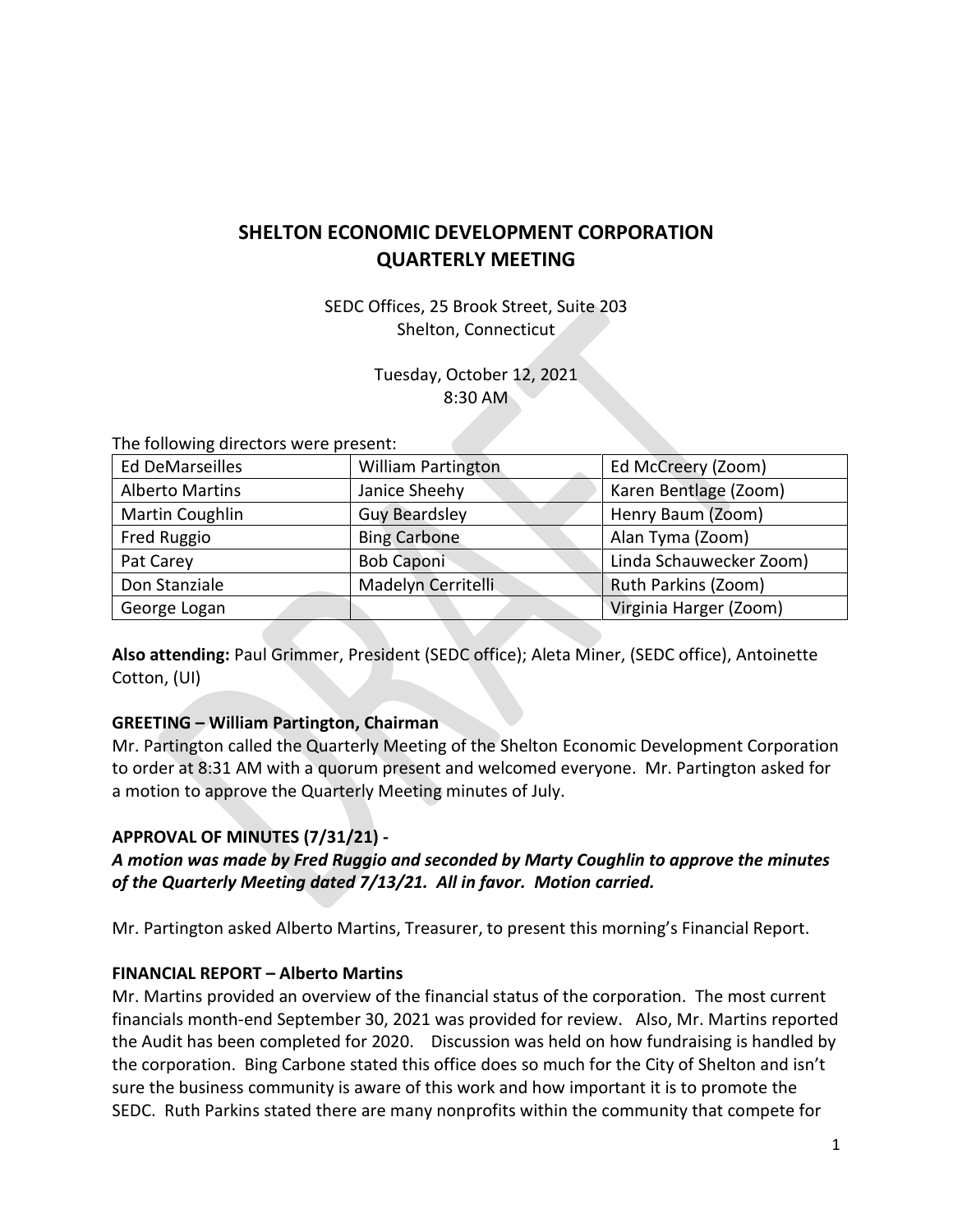funding. Mr. Partington thanked Mr. Martins for this morning's financial report and introduced Paul Grimmer, President, at this time.

### **PROGRAM REPORT – Paul Grimmer, President**

*267 Canal Street (CT DECD/Assessment - \$200,000; Remediation - \$750,000; U. S. EPA/Remediation - \$500,000)*

### **\*Tighe & Bond**

- Phase 1 Environmental Site Assessment (ESA) Completed
- Phase II/III ESA Draft received Sept. 2021
- Remedial Action Report November 2021
- Environmental Remediation Bid Winter 2021/22

**\***U. S. EPA Project – Environmental Remediation

### **\* Tighe & Bond (Engineer)**

- Phase II/III to determine levels and locations of soil contamination
- Remedial Action Report (RAR) determination level of remediation necessary to bring property into compliance

### **Anticipated Activities**

- 27 Areas of Concern
- 17 Soil Borings Samples
- Underground/Above ground Storage Tanks

Supplemental soil and groundwater investigations have concluded: 17 soil borings, installation of three groundwater monitoring wells, advancement of nine test pits, collection of 10 surface soil samples, eight concrete samples and one sediment sample.

The widespread occurrence of metals (primarily arsenic, copper, lead and nickel) and PAHs at concentrations above one or more of the applicable CT DEEP RSR criteria. Some metals (arsenic and lead) appear to be related to fill, while other metals (copper and nickel) appear to be related to the treatment and discharge of plating wastewaters.

VOCS (primarily PCE and TCE) were detected in several soil samples collected from the southeast corner of the property, in the vicinity of a loading dock and incinerator. Prior to the 2020 fire, drums of liquid wastes and staining of the ground surface were observed in this location.

ETPH was detected at elevated concentrations at several locations across the site. The highest across the concentrations were identified in the areas of former USTs, ASTs and drum storage areas. No PCBs detected. Sediment sampling in the raceways were conducted. Analysis and reports should be available next week.

### **Next Steps**

• Tighe & Bond is finalizing Phase II/III and preparing Remedial Action Plan (RAP) and Opinion of Probable Cost (Oct. 30th)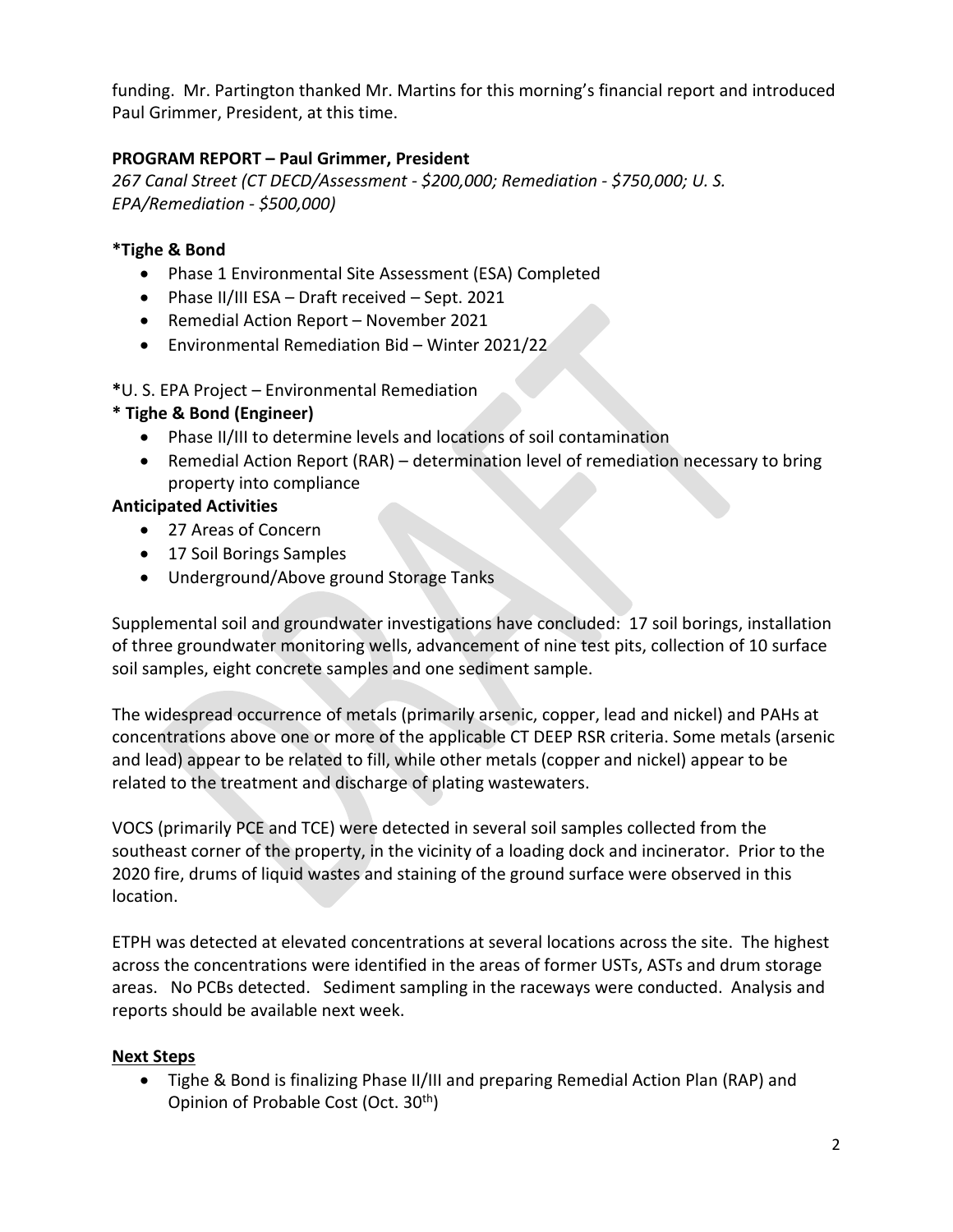• Site Remediation will be dependent upon Development Plans for the site. Meeting scheduled for week of October 18<sup>th</sup> with the preferred developer.

### **Environmental Land Use Restrictions**

Veterans Memorial Park & Shelton Farm and Public Market Engineering – Generally Complete Next Steps – Legal in Nature

- Review the Attached Survey
- Complete a Title Search
- Determine easements and other interests that exist (Canal/Utilities)
- Request agreement to subordination, if needed, otherwise provide public notification of the pending land use restriction.
- Finalize filing with CT DEEP

# **Community Wide Planning – US EPA Assessment \$200,000**

### **Ascom Hasler- 287 Canal Street**

- Phase I Study Complete
- Sampling Plan (QAAP) Approved
- Phase II Site Investigation
- Hazardous Building Material Investigation Sampling Completed
- Groundwater Drilling Next Week

### **Remedial Action Plan** – 113-123 Canal Street – Riverview Park Royal

October – Field Investigation

November – Data Analysis

December – Report Preparation

• Maps and rendering were shown.

## **Shelton Canal Restoration/Redevelopment**

Address Condition/Potential improvements

\*Environmental Restoration/Awareness – Pocket Park, Walking Trails, Improvement of Water Quality

\*Historic Preservation of the Shelton Canal Locks

\*RFQ Advertisement – Wednesday, July 21, 2021 (four weeks)

### **North Canal Master Planning Update**

**Ad Hoc Committee** – William Partington, Marty Coughlin, Ed McCreery and Jim Geissler Landscape Architect – Tate & Associates LLC

### **Engineering – Request for Qualifications**

- Advertising July  $21^{st}$  August  $11^{th}$
- Qualification Review August  $31<sup>st</sup>$
- Engineer Interviews/Selection September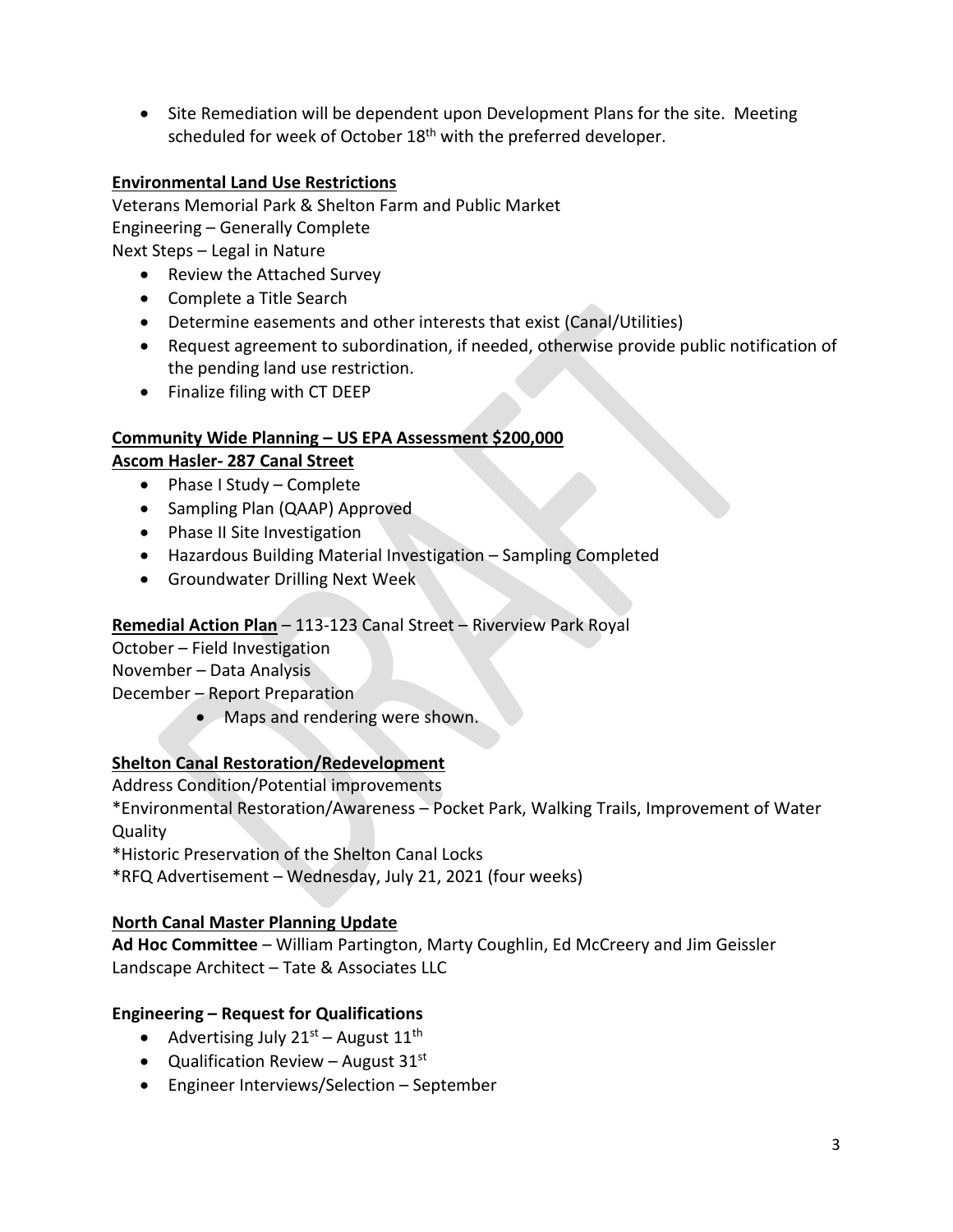### **Engineering Recommendations/Considerations/Vision Submissions**

- Estimated Cost \$80K \$120K
- Potential Source of Funding U.S. EPA

### **US EDA – NVC/EDD CEDS**

Naugatuck Valley Economic Development Comprehensive Economic Development Strategy \*Shelton Economic Development Corporation

- \*Lead Agency responsible for carrying out grant objectives and financial
- \*19-town regional partnership
- \*Sheila O'Malley, Chairperson of NV/EDD Strategy Committee (Ansonia)
- \*Valley Council of Governments provides additional support and resources
- \*DeCarlo & Doll, Inc. Consultant
- \*Five-year CEDS Report Completed and submitted June 26, 2021
- \*2021-2022 Grant Awarded by US EDA

### **CITY OF SHELTON – (CDBG) Small Cities Grant (Annual Grant)**

Mayor Lauretti has requested the Shelton Economic Development Corporation consider becoming the Small Cities Grant Administrator.

- Grants to benefit low-to moderate-income populations
- Are Extremely Competitive
- Housing Rehabilitation Projects (General Population)
- City Senior Housing (Helen DeVaux and Sinsabaugh Heights)
- Typical Grant \$500,000 Cap: 5 7 % Administrative Fee

### **Bridge Street Commons II – 413-427 Howe Avenue**

\*72 Rental Units – Fully Leased – Six Weeks

\*Commerical Tenant – Steakhouse Restaurant

### **502 on Howe**

\*54 of 56 units leased – Four Weeks

\*Commercial tenants include Webster Bank, Common Grounds Coffee Shop

\*Other first floor uses include leasing office and fitness center

### **Cedar Village II – 275 Coram Avenue**

- \*30 units
- \*Approximately 75% leased
- \*Occupancy expected within the next two-to-three weeks

### **Riverside Commercial – 131 Canal Street**

Two Units Leased – Pier 131 Restaurant (October 1) Optometrist expected occupancy – November 2021 One Unit – vacant

### **River Breeze Apartments – 223 Canal Street**

\*68 apartment units \*Occupancy estimated for March 2022